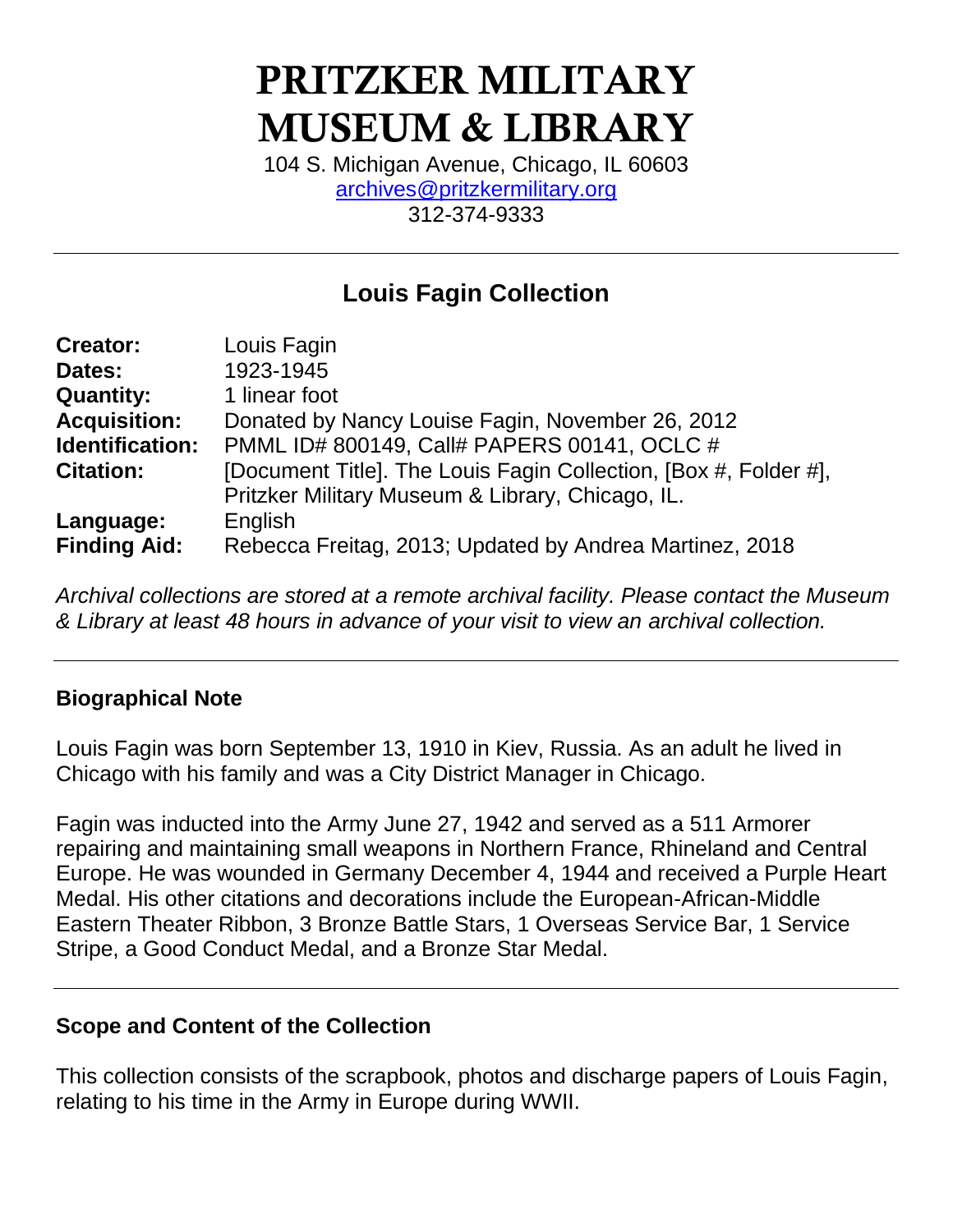### **Arrangement**

The collection arrived in a scrapbook and was kept in original order by PMML Staff, but re-housed into 1 small rectangular box.

# **Rights**

Copyrights held by Nancy Louise Fagin were transferred to the Pritzker Military Museum & Library. All other rights are held by the author or publisher. Users assume responsibility for following copyright laws as established by US Code Title 17.

# **Key Subjects**

This collection is indexed under the following headings in the Library's online catalog. Researchers interested in materials about related topics, persons, or places should search the catalog using these subject headings.

#### **Names**

Fagin, Louis (1910-1975)

#### **Subjects**

World War, 1939-1945. World War, 1939-1945--Campaigns--Europe.

#### **Container List**

| Box | <b>Folder</b> | Item ID# | Title                                        | <b>Dates</b> |
|-----|---------------|----------|----------------------------------------------|--------------|
|     | 1             |          | <b>Scrapbook cover</b>                       |              |
|     |               |          | 800149001 Scrapbook cover                    |              |
|     | $\mathbf 2$   |          | <b>Military Records</b>                      | 1945         |
|     |               |          | 800149002 Copy of Honorable Discharge papers | $2$ -Oct-45  |
|     |               |          | 800149003 Copy of Honorable Discharge papers | $2$ -Oct-45  |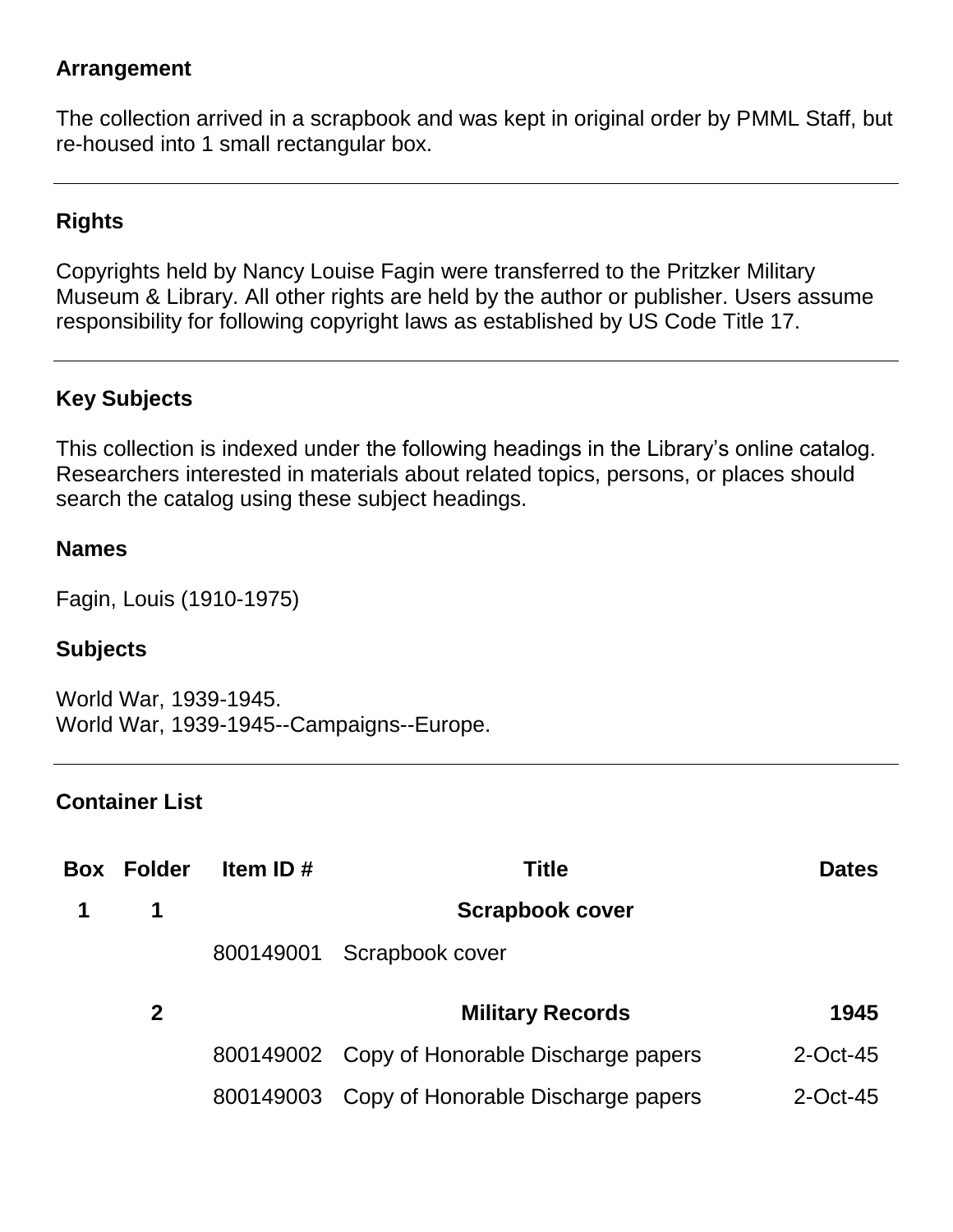| 3 | 800149004 | <b>Scrapbook</b>                                                           | 1923-1942 |
|---|-----------|----------------------------------------------------------------------------|-----------|
|   |           | Page 1: Sketch "Louis" of a baby                                           | n.d.      |
|   |           | Page 2: Photo of a soldier                                                 | n.d.      |
|   |           | Page 3: Phootos of soldiers on an Army<br>base and in a city               | 1942      |
|   |           | Page 4: Getting a haircut outside photos                                   | n.d.      |
|   |           | Page 5: Photos of Louis with family<br>members, and with friends           | n.d.      |
|   |           | Page 6: Photos of Louis on duty, and on<br>the beach                       | Sep-42    |
|   |           | Page 7: Photos of Louis on duty, and on<br>the beach                       | Sep-42    |
|   |           | Page 8: Soldiers at camp                                                   | n.d.      |
|   |           | Page 9: Soldiers at camp                                                   | n.d.      |
|   |           | Page 10: Soldiers at camp                                                  | n.d.      |
|   |           | Page 11: Photos of Louis and a woman,<br>photos of Louis and soldiers      | Aug-40    |
|   |           | Page 12: Photos of Louis and a woman,<br>photos of Louis at an Army base   | n.d.      |
|   |           | Page 13: Photos of Louis and some<br>friends on an Army base               | n.d.      |
|   |           | Page 14: Photos of Louis and some<br>friends on an Army base               | n.d.      |
|   |           | Page 15: Photos of Louis and Army<br>friends in a city, and in a Nazi camp | n.d.      |
|   |           | Page 16: Photos of Louis and Army<br>operations                            | n.d.      |
|   |           | Page 17: Photos of soldiers with Nazi<br>flag, and playing baseball        | n.d.      |
|   |           | Page 18: Photos of a German city                                           | n.d.      |
|   |           | Page 19: Photos of a German city and                                       | n.d.      |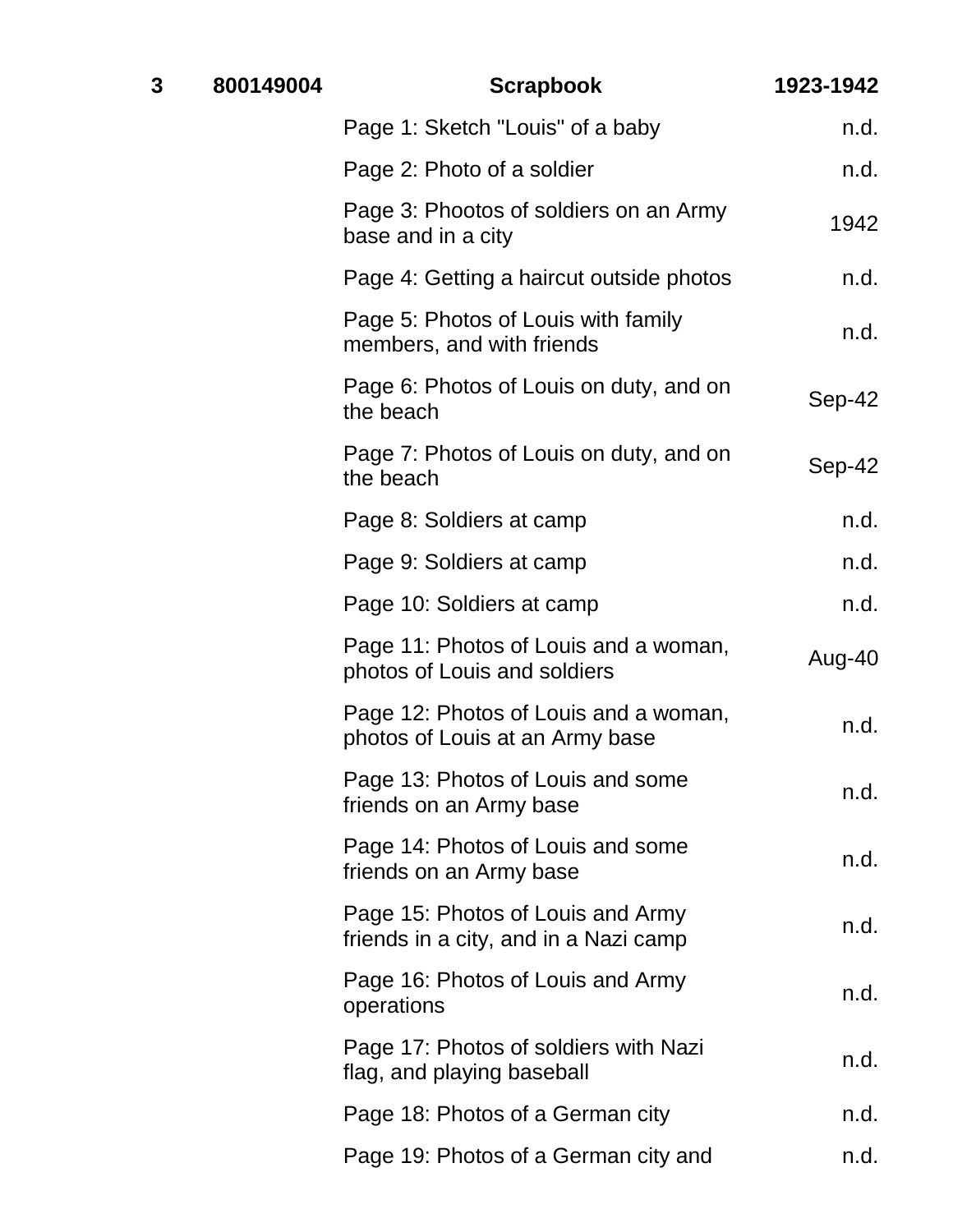# soldiers at a camp

| Page 20: Photos of people boarding a<br>train at Albshausen, and more of soldiers<br>with a Nazi flag | n.d. |
|-------------------------------------------------------------------------------------------------------|------|
| Page 21: Photos of Louis with his family,<br>photos of his family, photos of home                     | n.d. |
| Page 22: Photos of European destruction                                                               | n.d. |
| Page 23: Photos of Louis at a camp, in<br>front of buildings, destruction in Europe                   | n.d. |
| Page 24: Photos of Europe                                                                             | n.d. |
| Page 25: Photos of Europe                                                                             | n.d. |
| Page 26: Photos of Europe, Photos of<br>locals in Europe                                              | n.d. |
| Page 27: Photos of a city in Europe                                                                   | n.d. |
| Page 28: Photos of Europe                                                                             | n.d. |
| Page 29: Photos of destruction in Europe                                                              | n.d. |
| Page 30: Photos of destruction in Europe                                                              | n.d. |
| Page 31: Photos of destruction in Europe                                                              | n.d. |
| Page 32: Photos of destruction in Europe                                                              | n.d. |
| Page 33: Photos of destruction in Europe                                                              | n.d. |
| Page 34: Photos of destruction in Europe                                                              | n.d. |
| Page 35: Photos of a dog, and a man<br>getting his haircut                                            | n.d. |
| Page 36: Photos of destruction in Europe                                                              | n.d. |
| Page 37: Ripped photos of "mother"                                                                    | 1923 |
| Page 38: Photos of destruction in Europe                                                              | n.d. |
|                                                                                                       |      |

# **4 Miscellaneous Scrapbook Photos n.d.** 800149005 Looking down at a European city from a m.d.